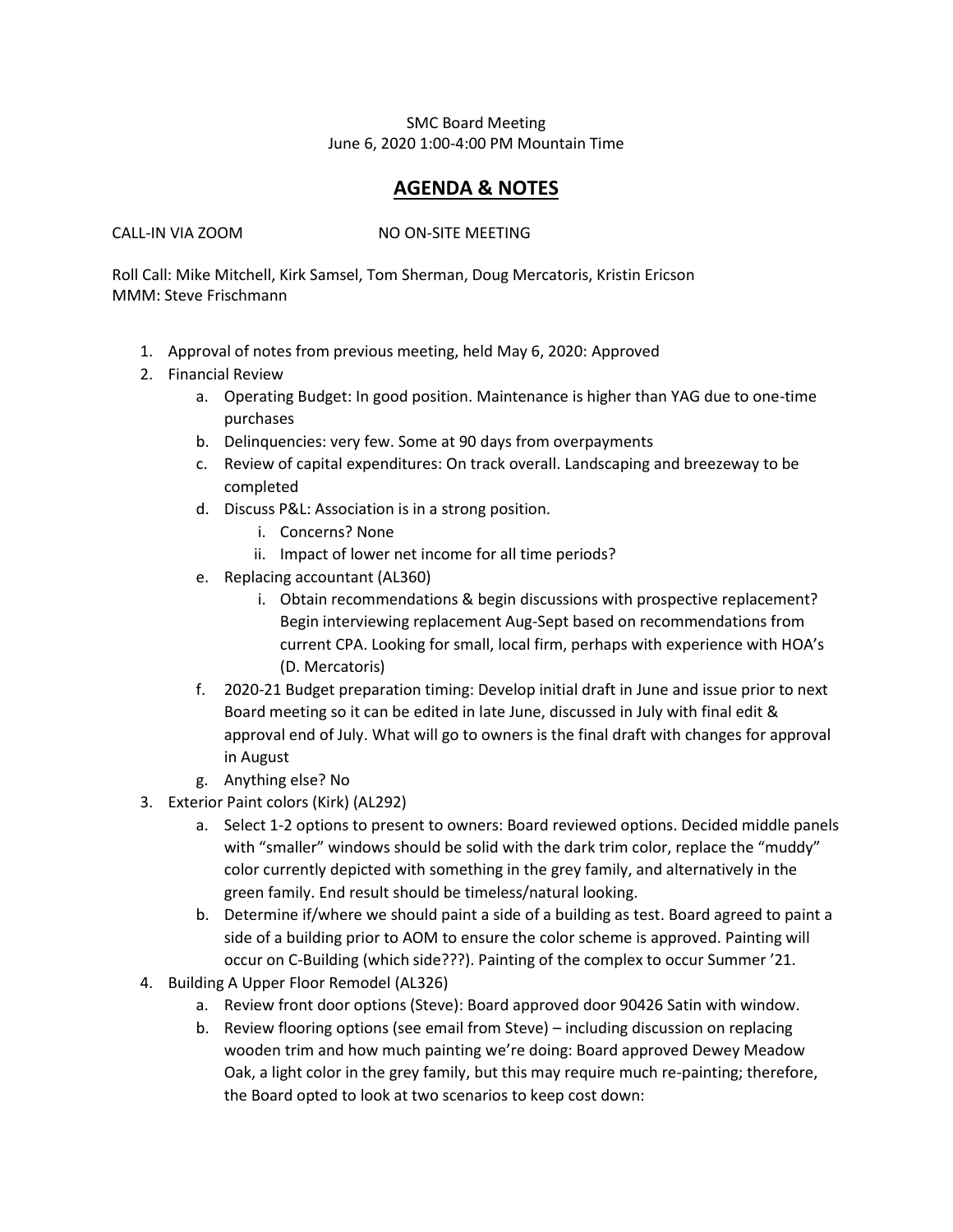- i. If we use Dewey Meadow, then what will be the cost to re-do (paint or stain?) the trim, handrails on upper stairs, window frames & metal work for landing
- ii. Board wants to understand how much it will cost to re-trim the windows. If the cost adds too much to the budget, then we would leave the casements as is, choose new flooring that matches better, chose new railing on upper stair to match new flooring color.
- c. Review furniture options (Kirk): Approved style presented at the lower cost (couple hundred dollars)
- d. Status of DZ contract/revised pricing, SOW and Autumn timing (Steve/Stan): If cost is \$30k or less, begin project first day after Labor Day. Need to know deadline to sign contract in order to begin Labor Day. Contract requires 60% deposit upon signing.
- 5. Covid 19 related (see recent Pitkin County Health Orders)
	- a. Criteria for reopening Building A facilities, including gym, sauna, spa, pool? (AL371): These will remain closed. To be discussed again at July 1 Board meeting.
	- b. Criteria for allowing short term bookings to start again in SMC? How do we restrict occupancy to "50% of available keys"? (AL373) Board agreed that it is not our position to enforce this policy, that the burden is on the management companies to comply with Pitkin County's policy
	- c. What guidance do we give Owners and when? Steve to send information to owners with a link to the Pitkin County short-term rental plan
- 6. Preparation for AOM documents and timing (see separate sheet): Steve to send notice to owners in June. This to include request for two Board nominations to replace Kristen and Michael. Steve/Michael to review last year's notices to tweak if necessary prior to sending to owners. Election will be via mail-in ballot.
- 7. Expansion of F2 Storage area as requested by Owner (AL379): Approved with owner paying for new fire sprinkler and to be notified in writing (Steve??) that the space is HOA property, it will not transfer upon sale, and HOA can re-assign at our discretion without cause, although we do not plan on doing this.
- 8. Update on new website (Steve) (AL 368): New site to go live any day now
- 9. Update on new shed (Steve/Stan) (AL 311): This has been ordered. Supposed to be delivered in the next couple of weeks for installation. MM to level area and use gravel as base.
- 10. H2 door lock replacement complete? New part ordered. To be installed upon receipt.
- 11. Update on landscaping projects (Steve)
	- a. SMC sign area per meeting with Kevin & Guion (AL374): Kevin provide bid to Guion
		- i. Scope and cost of work determined? \$1200-\$1500 for full scope of work; to be reviewed by Steve
		- ii. Recommended plantings? Approved by Board
		- iii. Timing? Begin ASAP
	- b. Potted Aspen trees for ground floor lower buildings' front wall (AL312): Completed
	- c. Removal of Aspen trees in corner of pool area (AL359): Completed
	- d. Flowers in pots, boxes, etc. do we still want to spend money on these if occupancy will be limited throughout the summer? (permanent owners on site, maybe not many others?)
		- i. Flower boxes for the stairwells of upper buildings? Completed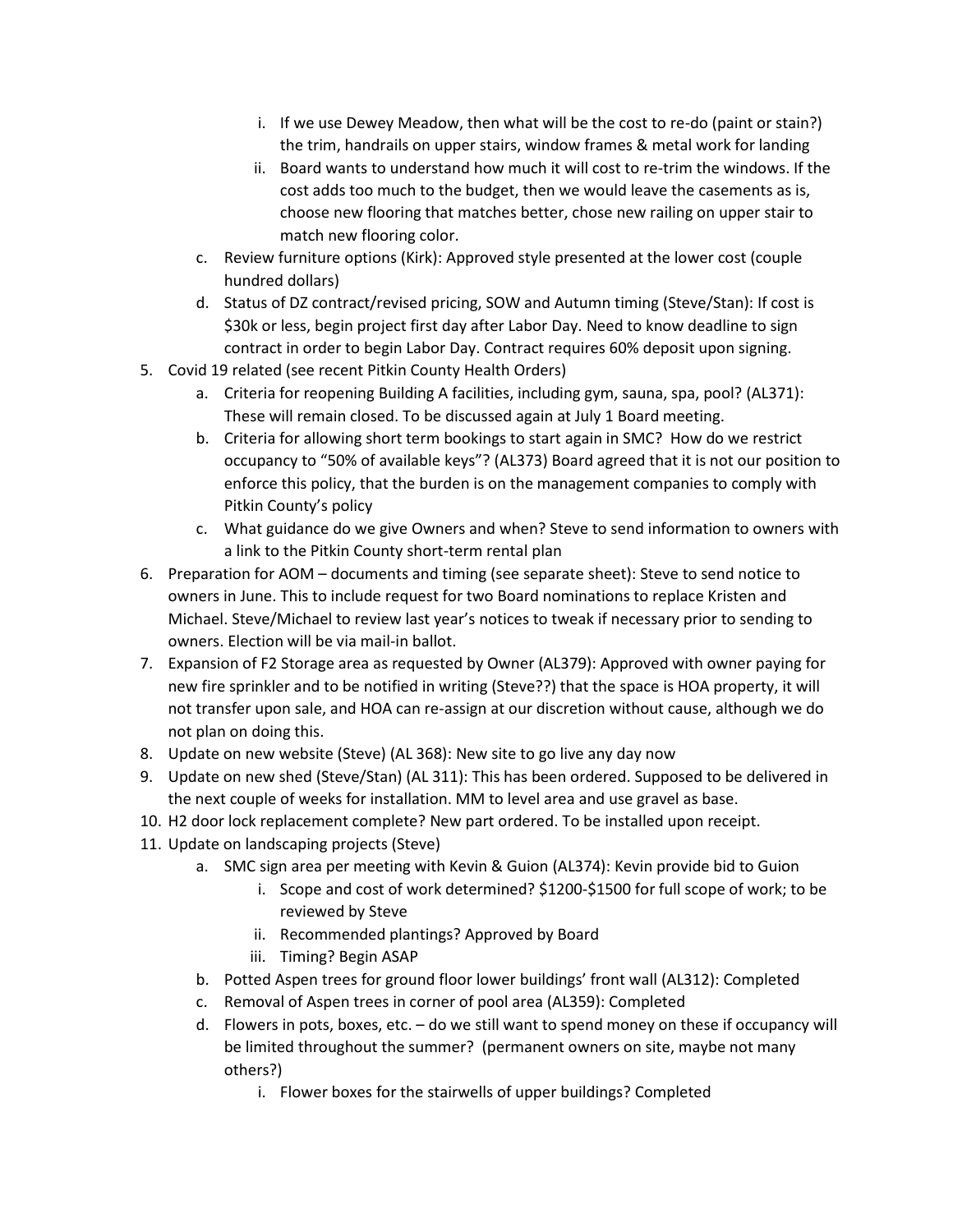- ii. Flowers pots for the deck outside the gym? Completed
- iii. Large flowerpots by the pool? Completed
- iv. Note: Due to the new trees and flower boxes, trenches were required to add new zones at an approximate incremental cost of \$2000
- 12. Individual Unit Breaker Panels any update on Fire Marshall/TOSV discussions? (AL375): Steve spoke with the Fire Marshall, who said this is for the Building Inspector, who said he doesn't like the current panels but there is no requirement to replace, although he strongly recommends replacing them. This would be done at each owner's expense. Next step(s)???
- 13. Any further plumbing issues occurring? No
- 14. Update on resolution between F2 & F4? (AL353, 364): Still occurring. Board to drop this as an issue unless F2 runs into problems. Garage ceiling repairs are complete. Invoice sent to F4.
	- a. We are waiting for this information as it relates to requiring homeowner's insurance
	- b. Do we ask owners who has this insurance?
	- c. What's their opinion on having this?
- 15. Set Board meeting dates between now and already scheduled Board meeting Aug 28, 1:00 PM: Meetings are also scheduled for July 1 and July 22 at 4:00 PM
- 16. Annual Owner's Meeting Aug 29 at 1:30 PM
	- a. Should we cancel the in-person Owners meeting? Cancel completely? Zoom call with Owners? This will be determined at the July  $1<sup>st</sup>$  Board meeting although current thinking is to cancel based on existing County policy, and to resume Aug 2021
	- b. Voting to be by mail only, as before if we cancel Owners meeting, we'll need to decide how to count votes (usually have an independent Owner sit in on the ballot opening, etc.)
	- c. Mike/Steve to send letter to owners for Board nominations
- 17. Action Items not covered above
	- a. Deck lighting all complete? (AL350): No, to be completed over the summer
	- b. Landing/Breezeway decks update (AL358): Partial completion. Power washing of several stairs and buildings remains.
	- c. D4 Owner paid for repairs? (AL367): Yes
	- d. Update Rules and Regs to say that any visitor, any time, needs to call Steve to request reserved spot (AL369): Hold updating for now
	- e. Fines current status and options for changing (AL370): Mike to review and report findings back to Board at next meeting
	- f. C4 cracked waste pipes all replaced? (AL377): Completed
- 18. Any other business?
	- a. Digital Door Locks: Steve to survey units to determine how many have been installed and to see if there is commonality of manufacturers among those. All locks require master key for accessibility. Offer owners 2-3 choices for standardization. Steve to provide options for review.
	- b. Noise from renters: Steve to ask Matt if he has seen an improvement since he redid his unit, especially with ski boots. If this remains a major problem, does the Board require updating by owners? Can HOA even do this? It would require 66% owner approval. Merc?? to consult with our attorney.